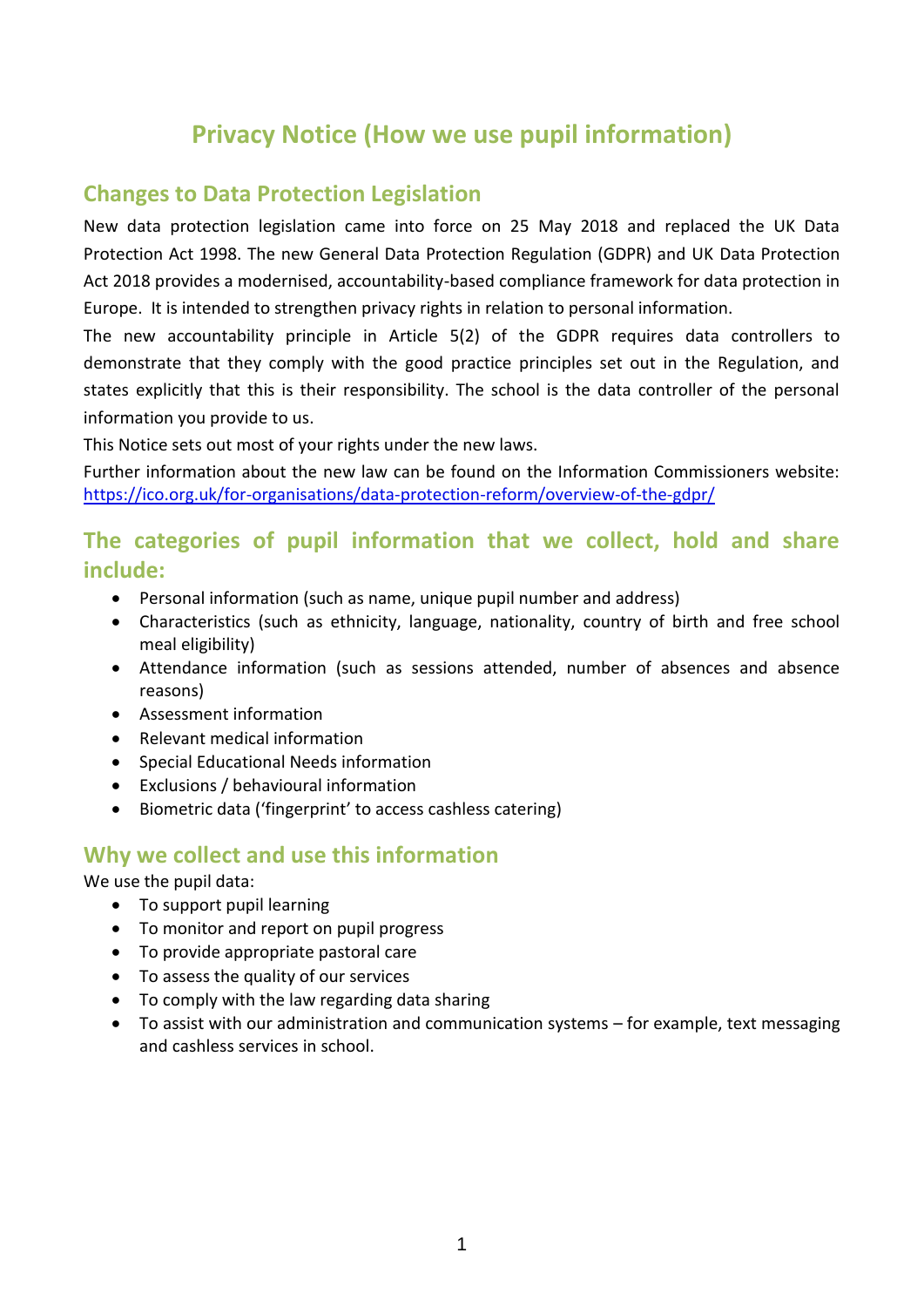# **The lawful basis on which we use this information**

We collect and use pupil information in accordance with **the lawful basis for collecting** and using pupil information specified in the GDPR (Articles 6 and 8).

- Processing is necessary for compliance with a legal obligation an example is Education Act 1996 census – this information can be found in the census guide documents on the following website<https://www.gov.uk/education/data-collection-and-censuses-for-schools>
- Processing is necessary for the performance of a task carried out in the public interest or in the exercise of official authority vested in the controller
- Explicit consent of the data subject

# **Collecting pupil information**

Whilst the majority of pupil information you provide to us is mandatory, some of it is provided to us on a voluntary basis. In order to comply with the General Data Protection Regulation, we will inform you whether you are required to provide certain pupil information to us or if you have a choice in this.

# **Storing pupil data**

We hold pupil data in line with the Information Records Management Society Toolkit for Schools [https://c.ymcdn.com/sites/irms.site-ym.com/resource/collection/8BCEF755-0353-4F66-9877-](https://c.ymcdn.com/sites/irms.site-ym.com/resource/collection/8BCEF755-0353-4F66-9877-CCDA4BFEEAC4/2016_IRMS_Toolkit_for_Schools_v5_Master.pdf) [CCDA4BFEEAC4/2016\\_IRMS\\_Toolkit\\_for\\_Schools\\_v5\\_Master.pdf](https://c.ymcdn.com/sites/irms.site-ym.com/resource/collection/8BCEF755-0353-4F66-9877-CCDA4BFEEAC4/2016_IRMS_Toolkit_for_Schools_v5_Master.pdf)

# **Who we share pupil information with**

We routinely share pupil information with:

- Schools or colleges that pupils attend after leaving us at age 16
- Our local authority
- The Department for Education (DfE)
- NHS
- Educational support system providers such as CPOMs, assessment tracking etc.

# **Why we share pupil information**

We do not share information about our pupils with anyone without consent unless the law and our policies allow us to do so.

We share pupils' data with the Department for Education (DfE) on a statutory basis. This data sharing underpins school funding and educational attainment policy and monitoring.

We are required to share information about our pupils with our local authority (LA) and the Department for Education (DfE) under section 3 of The Education (Information about Individual Pupils) (England) Regulations 2013.

#### **Data collection requirements:**

To find out more about the data collection requirements placed on us by the Department for Education (for example; via the school census) go to:

[https://www.gov.uk/education/data-collection-and-censuses-for-schools.](https://www.gov.uk/education/data-collection-and-censuses-for-schools)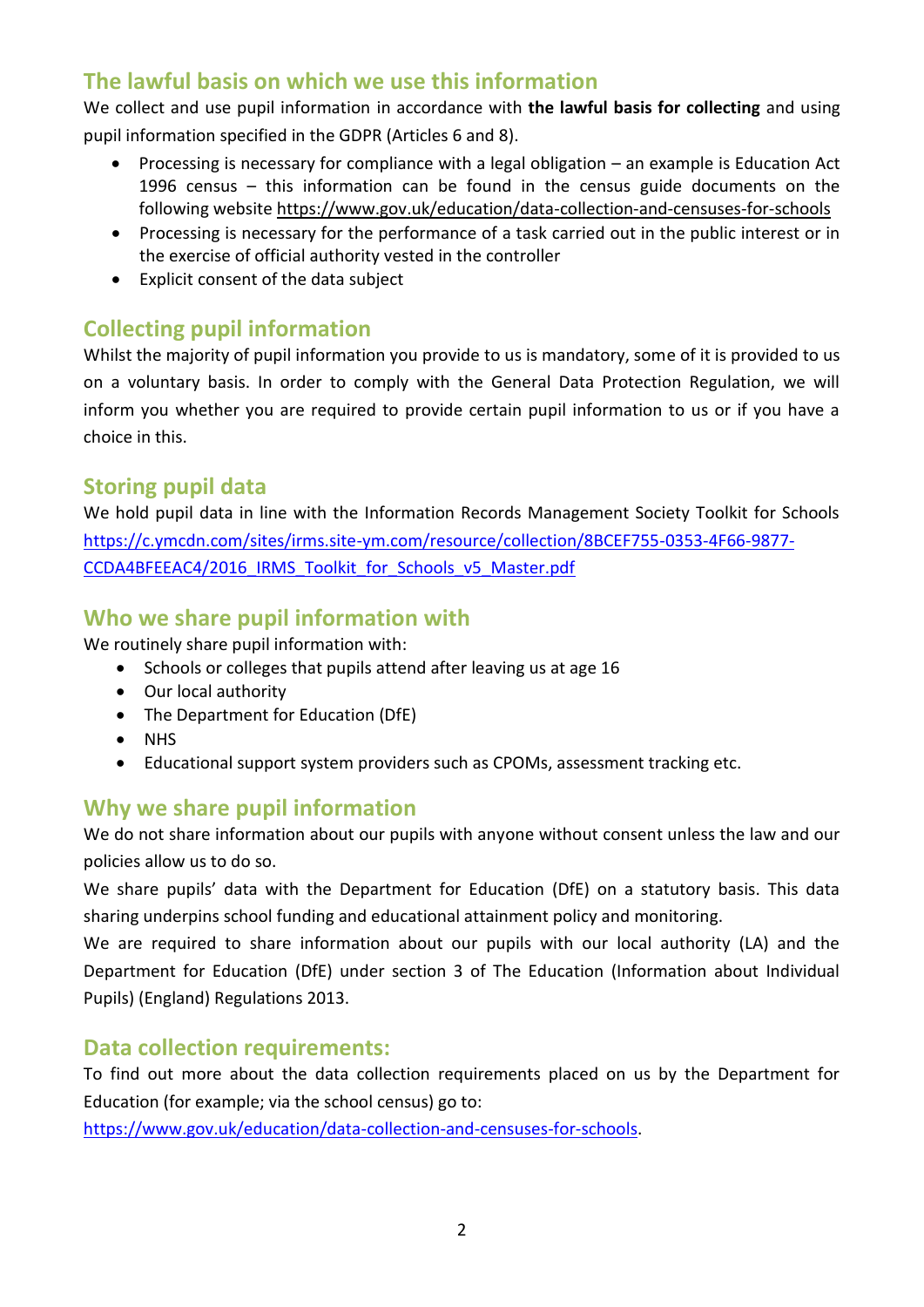### **The National Pupil Database (NPD)**

The NPD is owned and managed by the Department for Education and contains information about pupils in schools in England. It provides invaluable evidence on educational performance to inform independent research, as well as studies commissioned by the Department. It is held in electronic format for statistical purposes. This information is securely collected from a range of sources including schools, local authorities and awarding bodies.

We are required by law, to provide information about our pupils to the DfE as part of statutory data collections such as the school census and early years' census. Some of this information is then stored in the NPD. The law that allows this is the Education (Information About Individual Pupils) (England) Regulations 2013.

To find out more about the NPD, go to [https://www.gov.uk/government/publications/national](https://www.gov.uk/government/publications/national-pupil-database-user-guide-and-supporting-information)[pupil-database-user-guide-and-supporting-information.](https://www.gov.uk/government/publications/national-pupil-database-user-guide-and-supporting-information)

The department may share information about our pupils from the NPD with third parties who promote the education or well-being of children in England by:

- Conducting research or analysis
- Producing statistics
- Providing information, advice or guidance

The Department has robust processes in place to ensure the confidentiality of our data is maintained and there are stringent controls in place regarding access and use of the data. Decisions on whether DfE releases data to third parties are subject to a strict approval process and based on a detailed assessment of:

- Who is requesting the data
- The purpose for which it is required
- The level and sensitivity of data requested: and
- The arrangements in place to store and handle the data

To be granted access to pupil information, organisations must comply with strict terms and conditions covering the confidentiality and handling of the data, security arrangements and retention and use of the data.

For more information about the department's data sharing process, please visit:

<https://www.gov.uk/data-protection-how-we-collect-and-share-research-data>

For information about which organisations the department has provided pupil information, (and for which project), please visit the following website:

<https://www.gov.uk/government/publications/national-pupil-database-requests-received> To contact DfE:<https://www.gov.uk/contact-dfe>

#### **Requesting access to your personal data**

Under data protection legislation, parents and pupils have the right to request access to information about them that we hold. To make a request for your personal information, or be given access to your child's educational record, contact the **Headteacher / Data Protection Officer.**